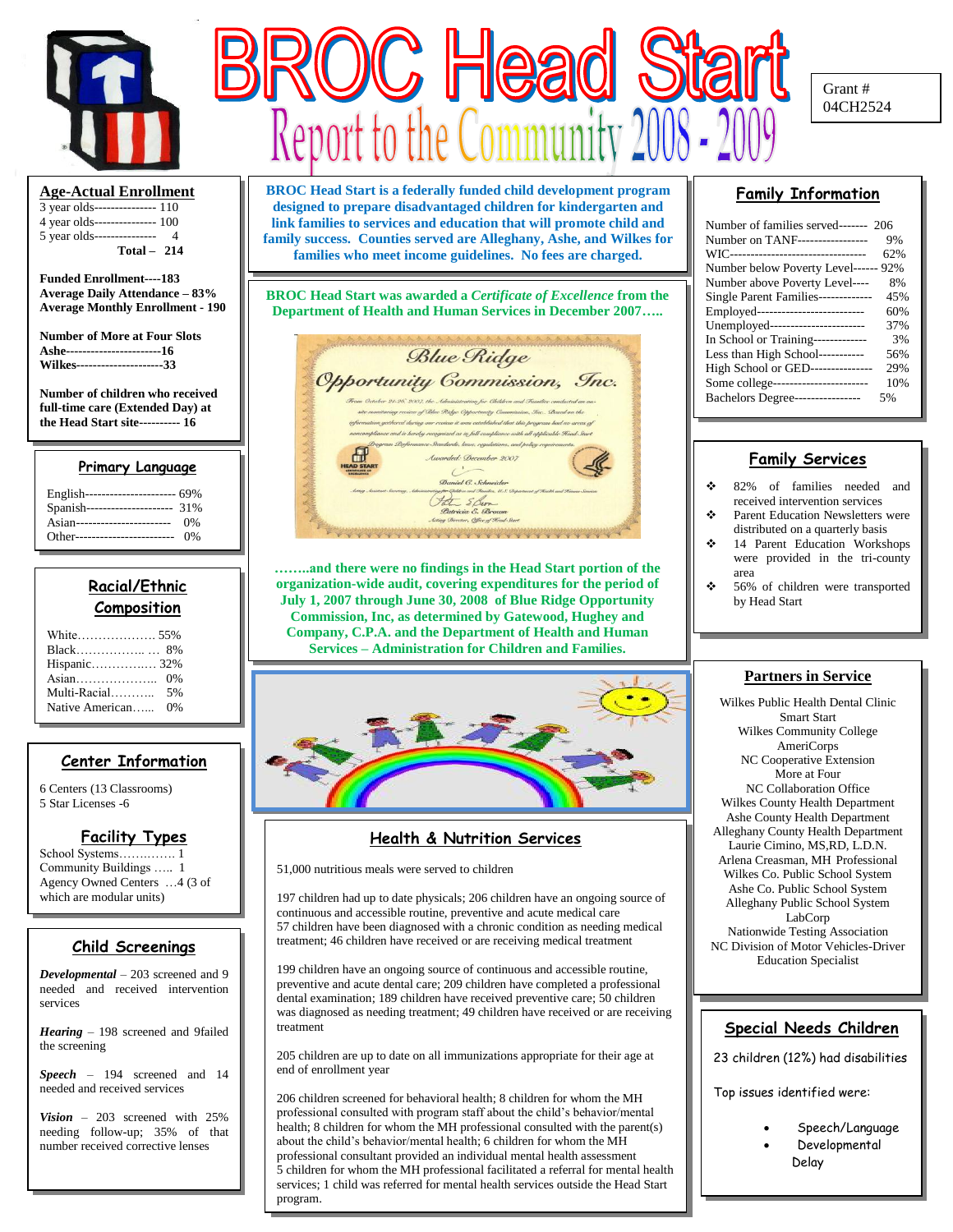## **BROC Head Start** port to the Community 2008 - 2009 - pg 2 04CH2524 **Teacher Information The program has 49 employees and 37% are current or former Head Start Parents Volunteer Information**

- **92%** of classrooms have Teachers with an Associates or Bachelors degree
- **69%** of classrooms have Assistants with an Associate's degree
- **69%** of Teachers have a Bachelors Degree or Higher
- **34%** of teachers are enrolled in higher degree programs

## **Special Initiatives**

- I Am Moving, I Am Learning (IMIL) Five staff attended the IMIL training in Atlanta, Georgia January 25 – 28, 2009. IMIL is a special initiative embraced by the Office of Head Start to prevent and reverse childhood obesity and promote lifelong fitness through increased physical activity and healthy nutrition choices. The BROC Head Start program is implementing IMIL into the daily schedules and lesson plans.
- Marriage Strengthening The BROC Head Start Program has a goal for families to receive information and available resources on marriage strengthening. Each center received two copies of the marriage strengthening video, Fireproof, for the parents to check out. More resources will be added to the resource area later.

# Total volunteer in-kind - \$169,382.32

- Total volunteer hours 8,630
- 86 Parents volunteered to transport their children to and from the Head Start Center and the CTE Partnership site.

## **Parent Involvement Activities**

- Parent of the Year is Amanda Lewis from the Sizemore Head Start Center! She won this honor by volunteering many hours for the program. Ms. Lewis has made an enormous difference in the day-to-day operations by volunteering at the Sizemore Head Start center, and with the program, in general. Amanda attended the N.C. Head Start Conference in Winston-Salem and was recognized as the BROC Head Start Parent of the Year.
- Parent/Teacher conferences were held twice this program year (October 24, 2008 and March 27, 2009).
- Many parents assisted with field trips throughout the year.
- 63 father figures attended a "Breakfast with Dads" event held at each center.



#### **Program Governance Training**

- An overview of Program Governance was provided to parents at the each of the first Center Parent Meetings, with a more in-depth training being provided to the Center Parent Committee Officers after they were elected.
- Roles and responsibilities training was provided to Board Members and Policy Council.

#### **School Readiness Efforts**

- Children were taken on field trips to the local elementary schools to visit the kindergarten classes.
- A Kindergarten Readiness Checklist was completed on all children that will attend kindergarten in the fall.
- Kindergarten teachers presented at Center Parent Meetings to discuss transition into the school environment.
- Transition handouts were given to all parents at the end of the program year to help with the transition from Head Start to kindergarten.
- **EXECUTE: THE TEACH CONSTRUCTS OF A TEACH CONSTRUCTS** of the use of print and letter recognition, and focus was made on social/emotional growth of the children and individualization.
- Head Start staff participated in Individualized Education Program (IEP) meetings for children throughout the year.